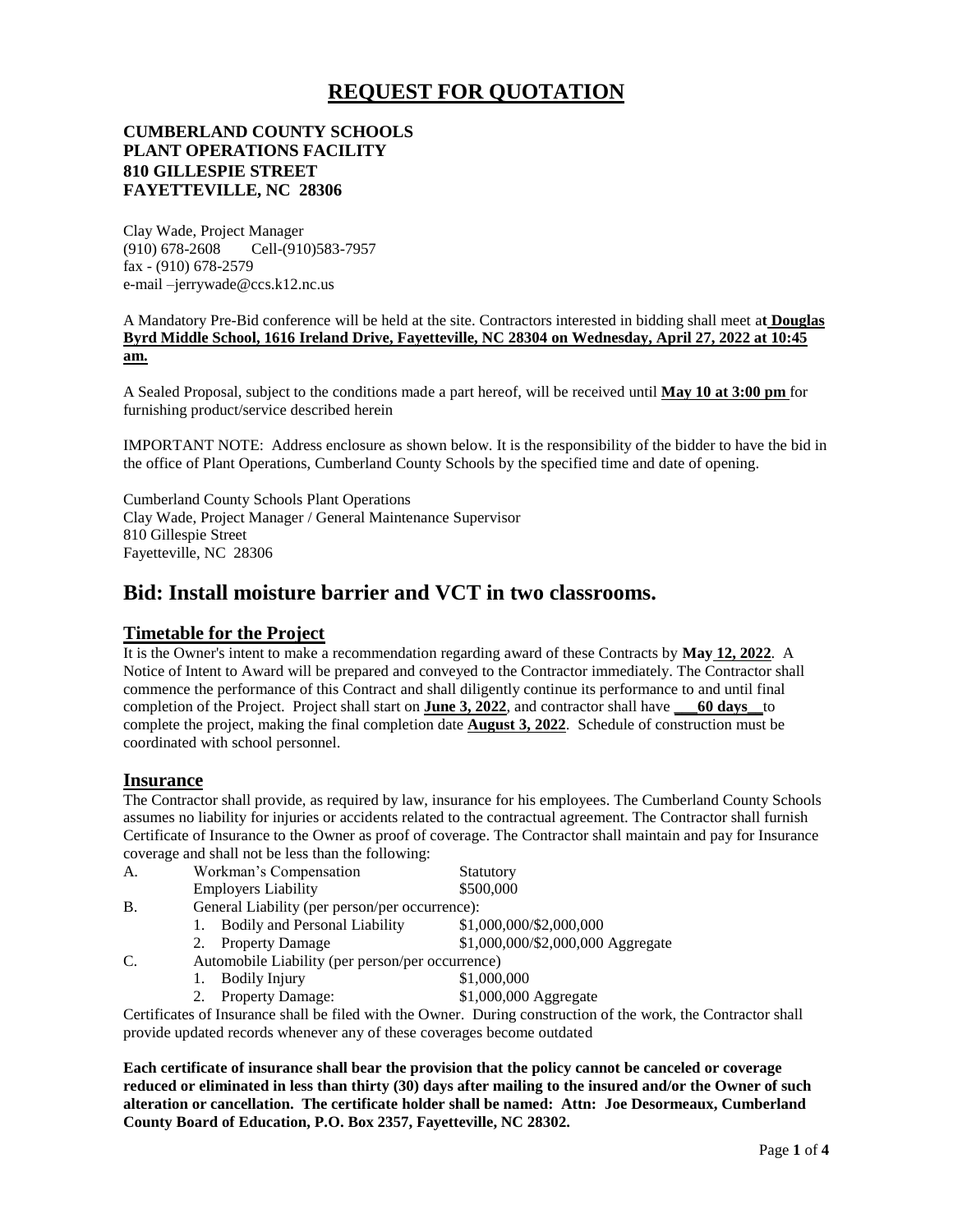# **Performance**

The Contractor shall commence work to be performed under the Contract on a date to be specified in a Notice to Proceed issued by the Owner and shall substantially complete all work in accordance with the project Time Table. If the Contractor fails to begin the work within ten days after the date specified in the Notice to Proceed, or progress of the work is not maintained on schedule, or the Contractor fails to perform the work with sufficient workmen and equipment or with sufficient materials to ensure prompt completion of the work, or shall perform the work unsuitably, or not in accordance with plans and specifications, or in violation of safety requirements or for any cause whatsoever shall not carry on the work in an acceptable manner, then the Owner shall declare this Contract in default and Owner may terminate the performance of the Contract and assume possession of the Project site and of all materials and equipment at the site and may complete the work. In such case, the Contractor shall not be paid until the work is complete. After Final Completion has been achieved, if any portion of the contract price, as it may be modified thereunder, remains after the cost to the Owner of completing the work, including all costs and expenses of every nature incurred, has been deducted by the Owner, such remainder shall belong to the Contractor. Otherwise, the Contractor shall pay and make whole the Owner for such cost. This obligation for payment shall survive the termination of the Contract. Failure of a Contractor to meet the requirements of a Contract and/or insufficient performance may disqualify Contractor from bidding future Projects.

# **Warranty**

The Warranty for work and materials by the Contractor shall be for a period of one-year from date of acceptance of the Project by the Owner.

### **Description**

### **Install moisture barrier and VCT.** *Floor plan will be provided at the pre-bid meeting***.**

# **SCOPE OF WORK**

- **1. Contractor to install Kovara MBX moisture barrier underlayment over concrete substrate.**
- **2. Contractor to install 12" x 12" VCT tile- (51899).**
- **3. Up to 10% allowance for Accent Color Tile.**
- **4. Contractor will skim coat surface as needed before installing underlayment.**
- **5. Contractor will install 6" Black rubber cove base.**
- **6. Contractor will roll all VCT once installed.**
- **7. Contractor will be responsible for disposal of all materials.**
- **8. CCS will remove all furniture as needed.**
- **Check in each day at office before starting work.**
- **Keep area safe and clean at all times.**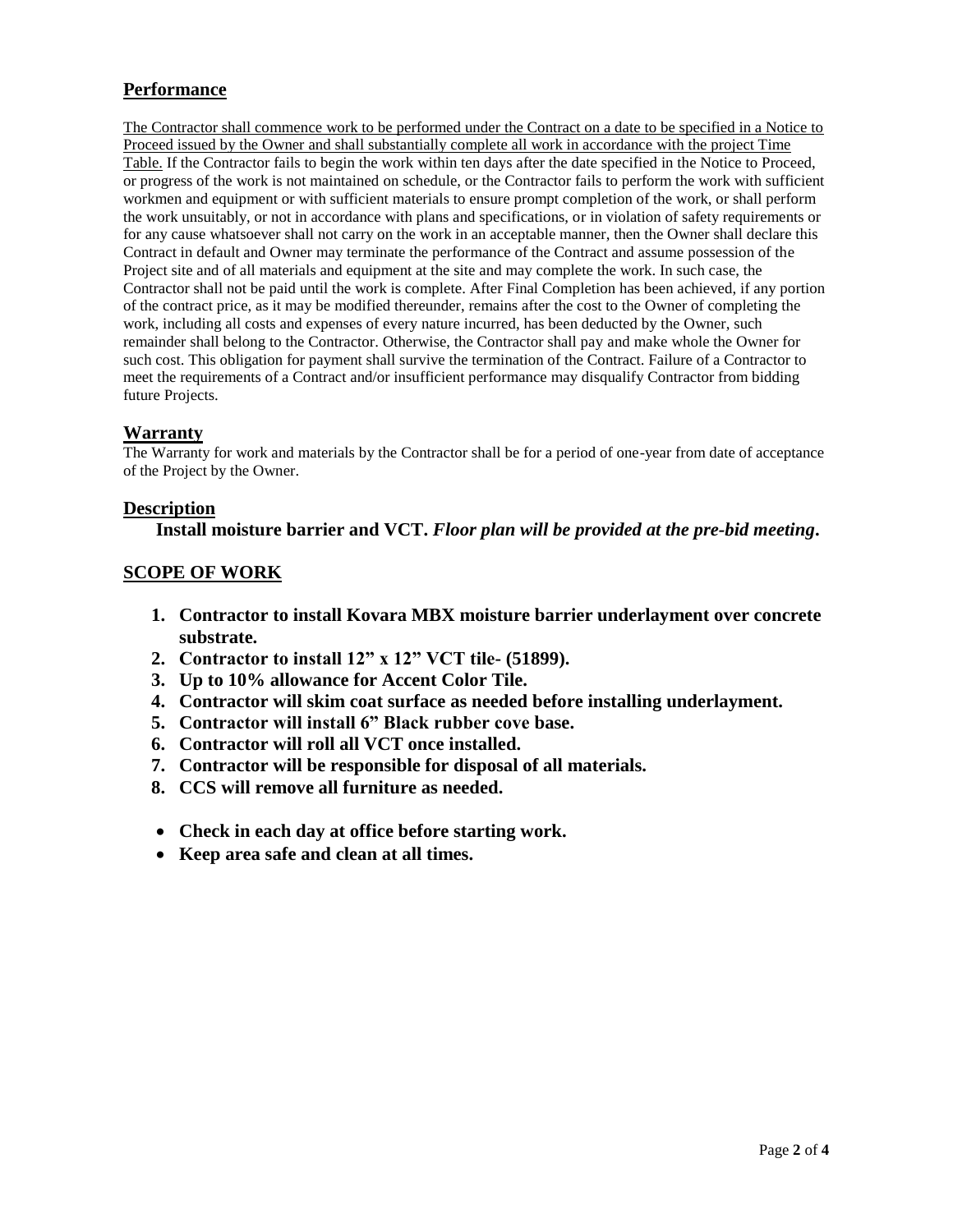#### **Bid**

Installation and sales taxes are included.

| <b>Total Bid Amount:</b>            |    | Dollars (\$ |
|-------------------------------------|----|-------------|
| <b>Acknowledge Addenda Received</b> | #1 |             |

In compliance with this request for quotation and subject to conditions herein, the undersigned offers and agrees, if this quote is accepted within days from the date of opening, to furnish any and all items upon which prices are quoted at the price set opposite each item. Signature certifies that this quote is submitted competitively and without collusion.

#### **EXECUTION**

In compliance with this Invitation for Bid, and subject to the conditions herein, the undersigned offers and agrees to furnish and deliver any or all items upon which prices are bid, at the prices set opposite each item within the time specified herein. By executing this bid, I certify that this bid is submitted competively and without collusion (G.S. 143-54).

#### **Failure to execute/sign bid prior to submittal shall render the bid invalid. Late bids are not accepted.**

| Bidder:                               | Federal ID No.                    |      |  |
|---------------------------------------|-----------------------------------|------|--|
| <b>Street Address:</b>                | P.O. Box:                         | Zip: |  |
| City & State:                         |                                   |      |  |
| Print Name & Title of Person Signing: | Telephone Number:                 |      |  |
| Authorized Signature:                 | Fax Number:                       |      |  |
| Date:                                 | E-Mail:                           |      |  |
| Minority Status *:                    | Form of Minority Certification**: |      |  |

\*Non-minority, **B**lack, **H**ispanic, **A**sian/**A**merican, **W**hite **F**emale, **A**merican **I**ndian, **S**ocially and **E**conomically **D**isadvantaged, **D**isabled \*\*Not Applicable, Local Agency, Self-Identified, State of NC HUB, Federal Agency, State of NC DOT, Out of State Agency, Unknown (Note: In July 2009, businesses will be required to be certified through the State of NC HUB)

### **ACCEPTANCE OF BID**

If any or all parts of this bid are accepted, an authorized representative of Cumberland County Schools shall affix their signature hereto and this document and the provisions of the Instructions to Bidders of the Instructions to Bidders, special terms and conditions specific to this Invitation to Bid, the specifications, and the North Carolina